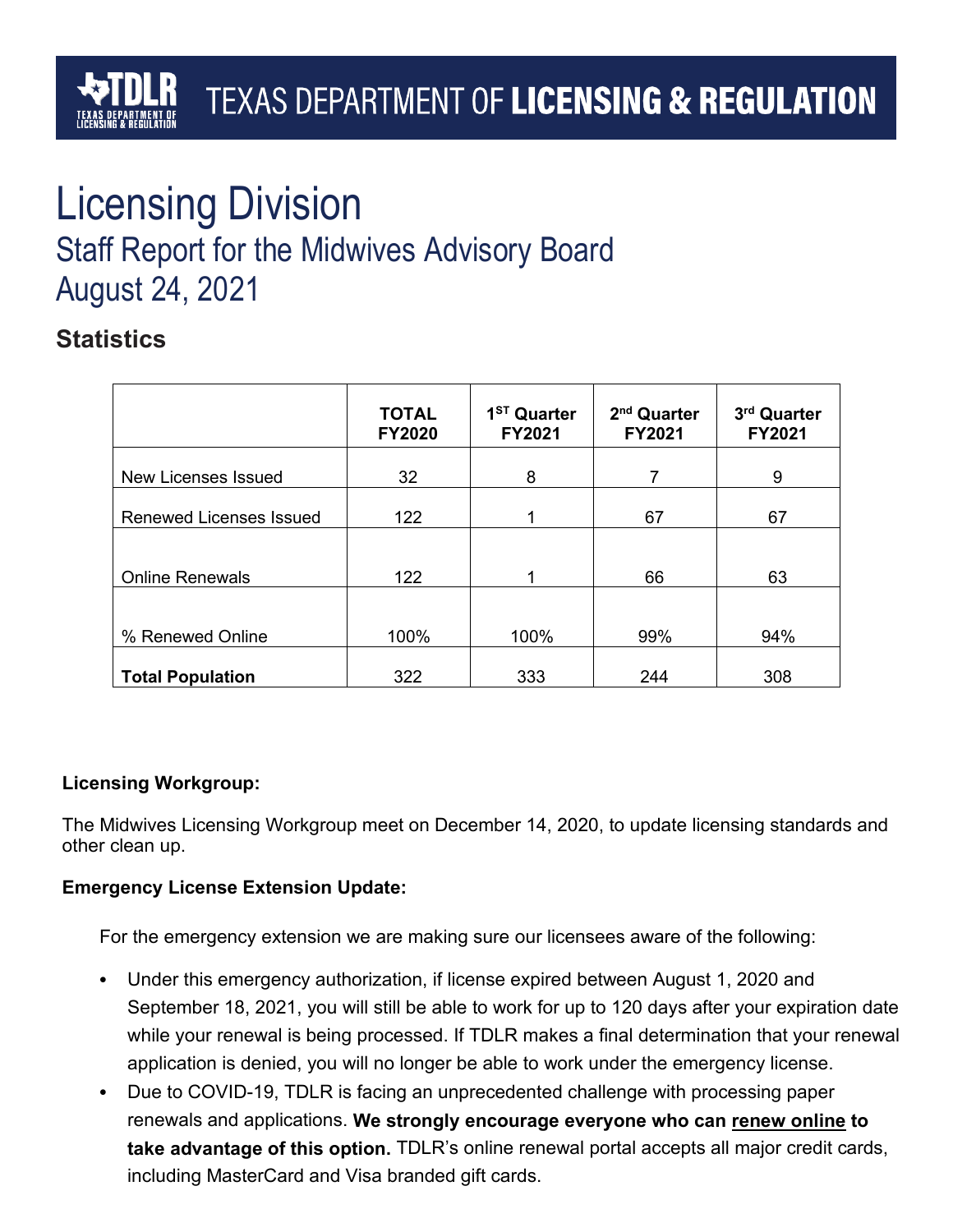• We are working as quickly as possible to process all payments that are included with your application. Please be advised that stopping payment through your financial institution will delay and/or stop your application from processing.

We are referring customers to the website for their extension information and to check for any updates.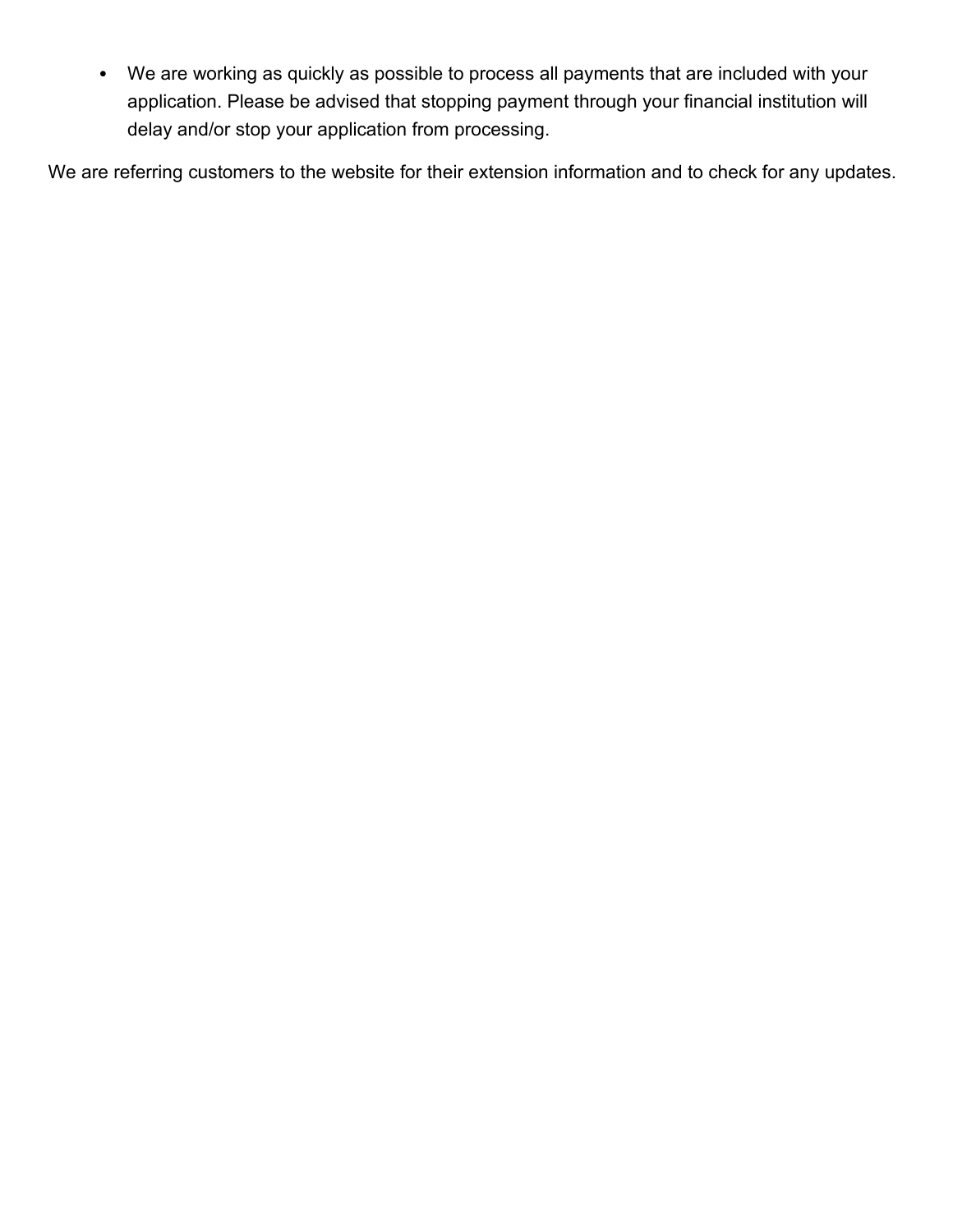## TEXAS DEPARTMENT OF LICENSING & REGULATION

## Customer Service Division Staff Report for the Midwives Advisory Board August 24, 2021

## **Personnel Updates**

After 20 years of state service, 15 of those at TDLR, our Director of Customer Service Trey Seals has moved on to pursue other endeavors and we wish him the best of luck in his pursuits. The impact that he has had on the division and the agency cannot be overstated and we will miss him.

The new Director of Customer service is Tuan Nguyen. Tuan has been with TDLR for almost seven years, previously Tuan was one of the Managers in the Customer Service Division. Tuan has a very strong analytical background, and we are very excited to see where he will take the Division in the future.

## **Statistics**

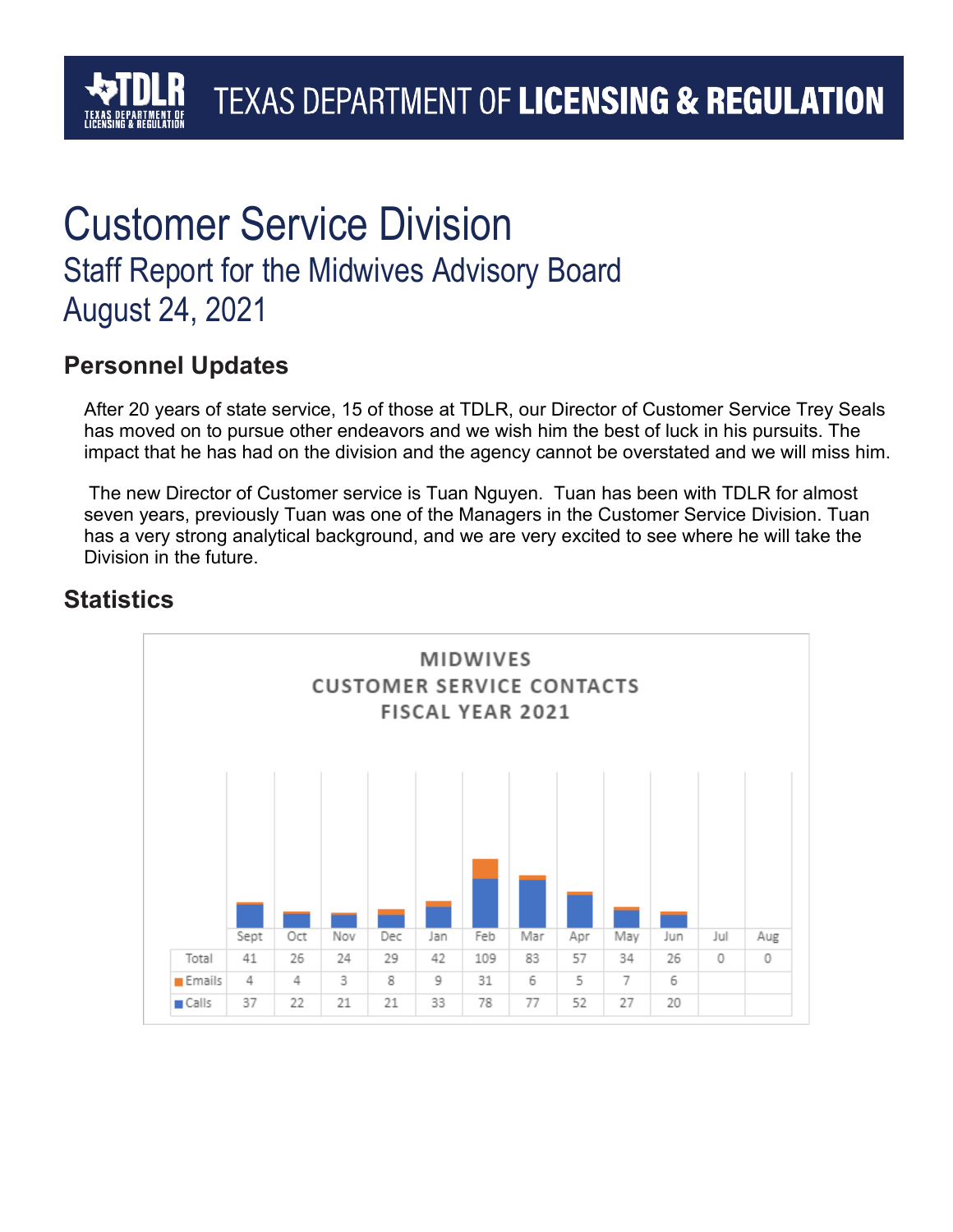## Enforcement Division

Staff Report for the Midwives Advisory Board August 24, 2021

## **Personnel Updates:**

- Three attorneys, Sara McKinney, Rachel Seshan, and Hunter McKinley were hired as Attorney II positions to fill the vacancies created by promotions in the Enforcement Division. These three attorneys will be working our inspections cases and our unlicensed air conditioning and electrical cases. Their hiring's were effective April 15, 2021.
- On August 1, 2021, Cynthia Marple was hired as an Attorney III. She joins TDLR from the Department of Public Safety's office of Regulatory Counsel Division where she prosecuted compliance and enforcement cases. Cynthia is a member of the Transportation Team, which focuses on cases related to Tow, Vehicle Storage Facilities, Driver's Education and Motor Fuels.

## **Statistics Fiscal Year 2021:**

Shown below are the Enforcement Performance Measures and key statistics for the Midwives (MID) program and for all TDLR programs combined through June of **Fiscal Year 2021:**

| <b>Key Statistic</b>                        | <b>MID</b> | <b>TDLR</b> |
|---------------------------------------------|------------|-------------|
| Cases opened                                | 20         | 8,146       |
| Cases closed                                | 12         | 7,734       |
| Average time to close (days)                | 229.50     | 204.79      |
| % of cases resolved within 6 months         | 33.33%     | 60.58%      |
| % of cases resulting in disciplinary action | 25.00%     | 14.61%      |
| Cases pending at end of June 2021           | 21         | 6,260       |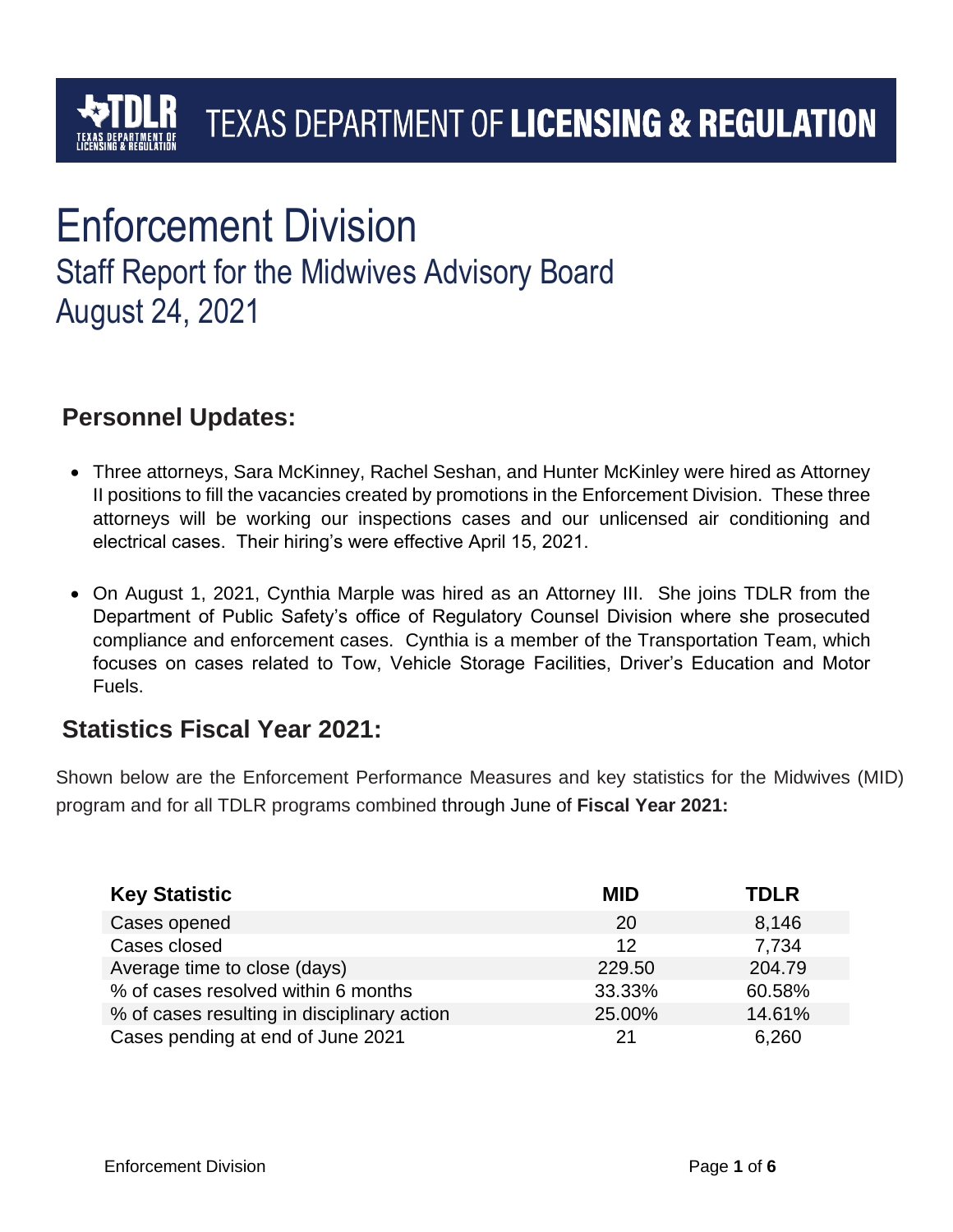## **Source of cases opened through June of Fiscal Year 2021**



| <b>Case Outcomes</b>                       | <b>MID</b>     | <b>TDLR</b>    |
|--------------------------------------------|----------------|----------------|
| <b>Commission Orders</b>                   | 1              | 33             |
| <b>Default Orders</b>                      | 1              | 417            |
| <b>Agreed Orders</b>                       | 1              | 649            |
| <b>Penalties Assessed</b>                  | \$16,500.00    | \$2,376,591.00 |
| <b>Penalties Collected</b>                 | \$3,000.00     | \$1,028,246.00 |
| Licenses Revoked (Disciplinary)            |                | 86             |
| <b>Licenses Suspended</b>                  | $\overline{0}$ | 7              |
| Licenses Denied/Revoked (Criminal History) | $\overline{0}$ | 210            |
| Cease & Desist Orders                      | $\overline{0}$ | 19             |
| <b>Informally Resolved</b>                 | 9              | 6,508          |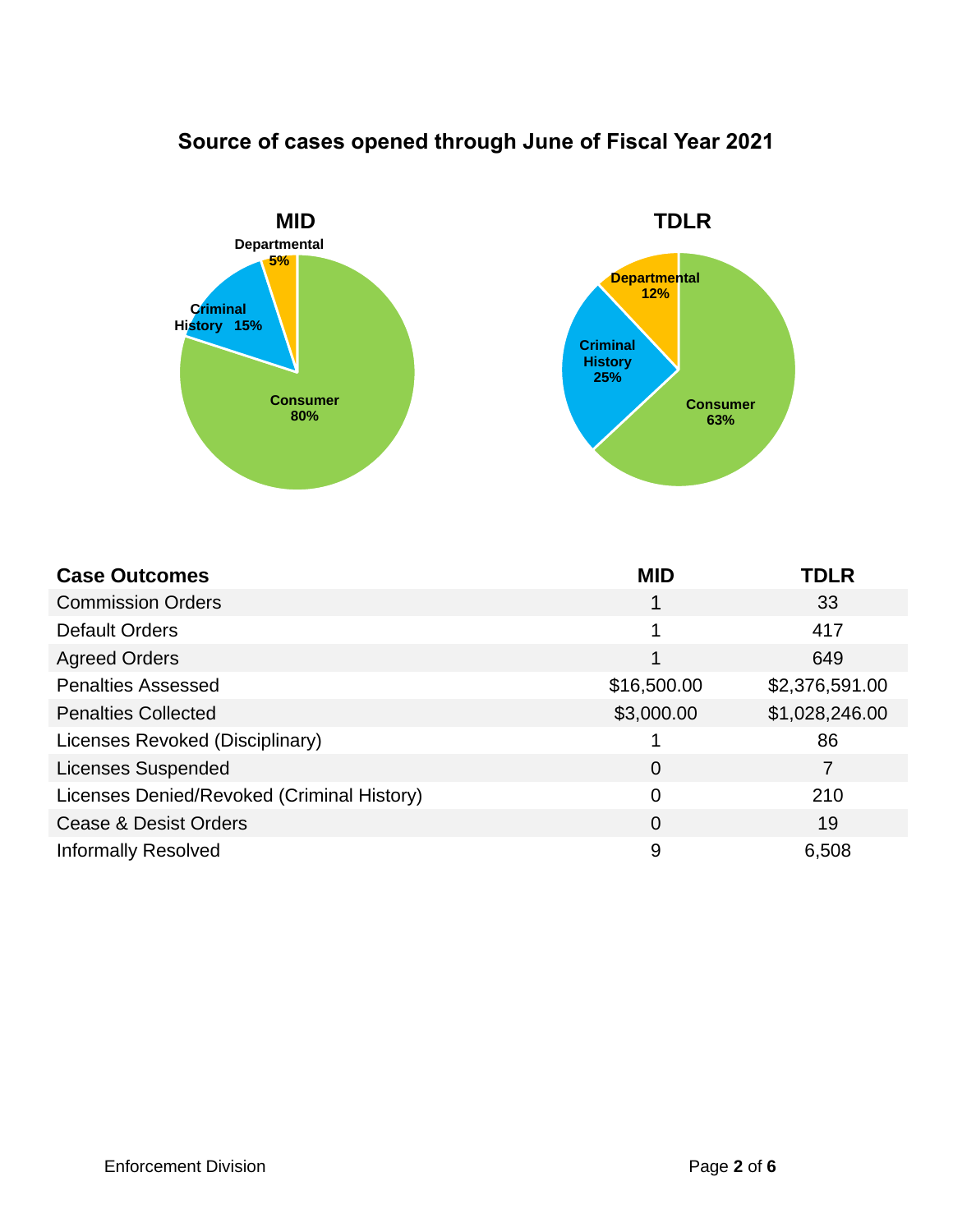### **MID Alleged Violations at Opening through June of Fiscal Year 2021**

| <b>Alleged Violation:</b>                      | Count          |
|------------------------------------------------|----------------|
| No, incomplete or wrong protocols              | 9              |
| Lack of personal or professional character     | 4              |
| Failed to provide information to client        | 3              |
| Failed to follow instructions in an emergency  | $\overline{2}$ |
| <b>Criminal History</b>                        | 2              |
| Unlicensed                                     |                |
| No, incomplete or wrong records                | 1              |
| Failed to maintain prescription standing order |                |
| Failed to comply with an order                 |                |

#### **MID Violations Resulting in Disciplinary Action through June of Fiscal Year 2021**

| <b>Violation:</b>                 | <b>Count</b> |
|-----------------------------------|--------------|
| <b>Transfer violation</b>         |              |
| No, incomplete or wrong protocols |              |
| <b>Expired license</b>            |              |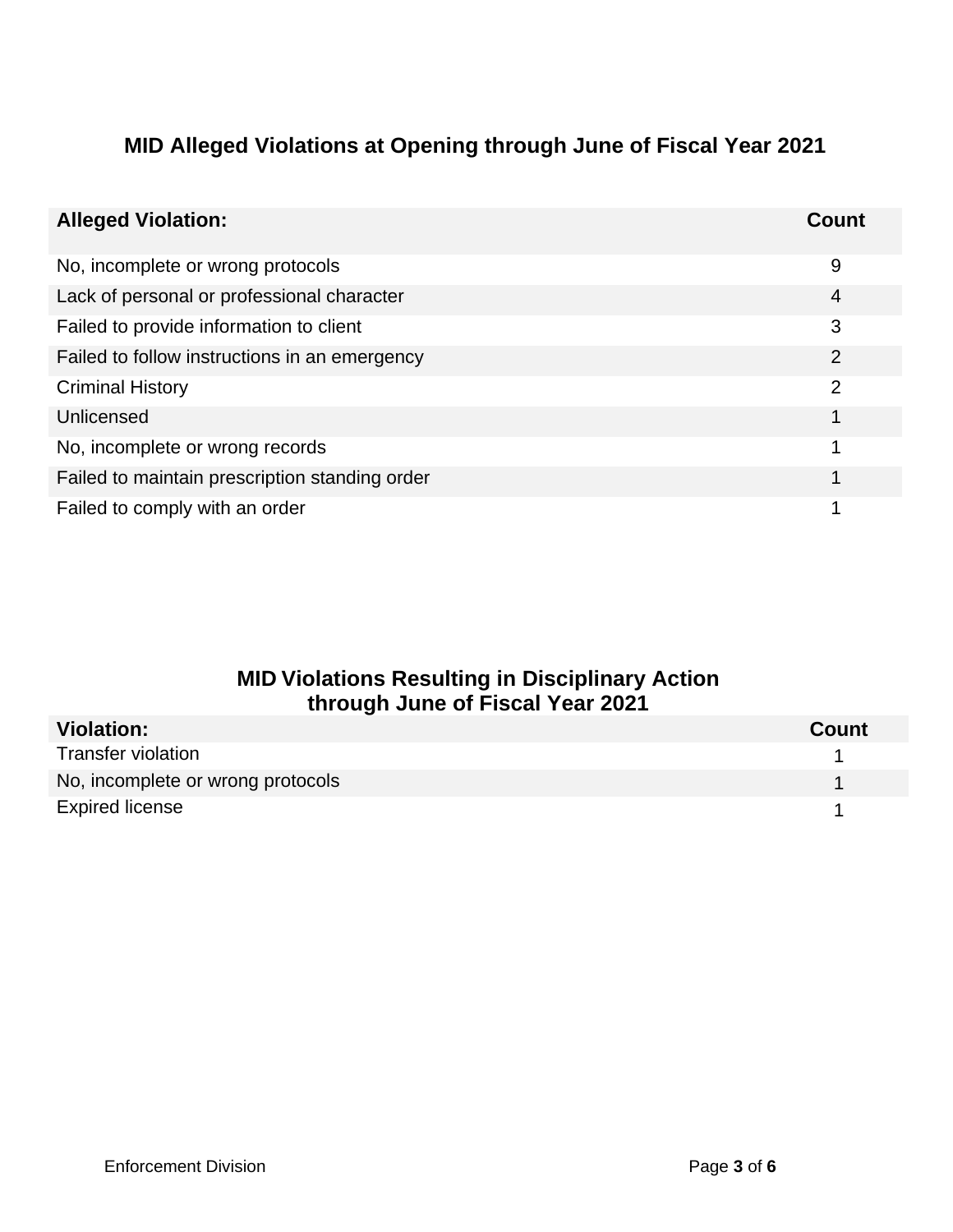## **Statistics Fiscal Year 2020:**

Shown below are the Enforcement Performance Measures and key statistics for the Midwives (MID) program and for all TDLR programs combined for **Fiscal Year 2020:**

| <b>Key Statistic</b>                        | <b>MID</b> | <b>TDLR</b> |
|---------------------------------------------|------------|-------------|
| Cases opened                                | 18         | 10,465      |
| Cases closed                                | 13         | 9,763       |
| Average time to close (days)                | 240.23     | 157.58      |
| % of cases resolved within 6 months         | 53.85%     | 68.64%      |
| % of cases resulting in disciplinary action | 23.08%     | 13.48%      |
| Cases pending at end of FY2020              | 13         | 5,850       |

#### **Departmental 17% MID Criminal History TDLR**

**Source of cases opened for Fiscal Year 2020**

|                            | -----                      |
|----------------------------|----------------------------|
| <b>Departmental</b><br>17% | <b>Criminal</b>            |
| Criminal                   |                            |
| History 5%                 | <b>History</b>             |
|                            | 27%<br><b>Consumer</b>     |
| <b>Consumer</b>            | 59%<br><b>Departmental</b> |
| 78%                        | 14%                        |

| <b>Case Outcomes</b>                       | <b>MID</b>     | <b>TDLR</b>    |
|--------------------------------------------|----------------|----------------|
| <b>Commission Orders</b>                   | $\Omega$       | 28             |
| <b>Default Orders</b>                      | $\overline{0}$ | 339            |
| <b>Agreed Orders</b>                       | 3              | 853            |
| <b>Penalties Assessed</b>                  | \$4,375.00     | \$2,360,451.00 |
| <b>Penalties Collected</b>                 | \$4,375.00     | \$1,296,792.16 |
| Licenses Revoked (Disciplinary)            | $\overline{0}$ | 62             |
| <b>Licenses Suspended</b>                  | $\overline{0}$ | 3              |
| Licenses Denied/Revoked (Criminal History) | $\overline{0}$ | 240            |
| <b>Cease &amp; Desist Orders</b>           | 1              | 46             |
| <b>Informally Resolved</b>                 | 10             | 8,364          |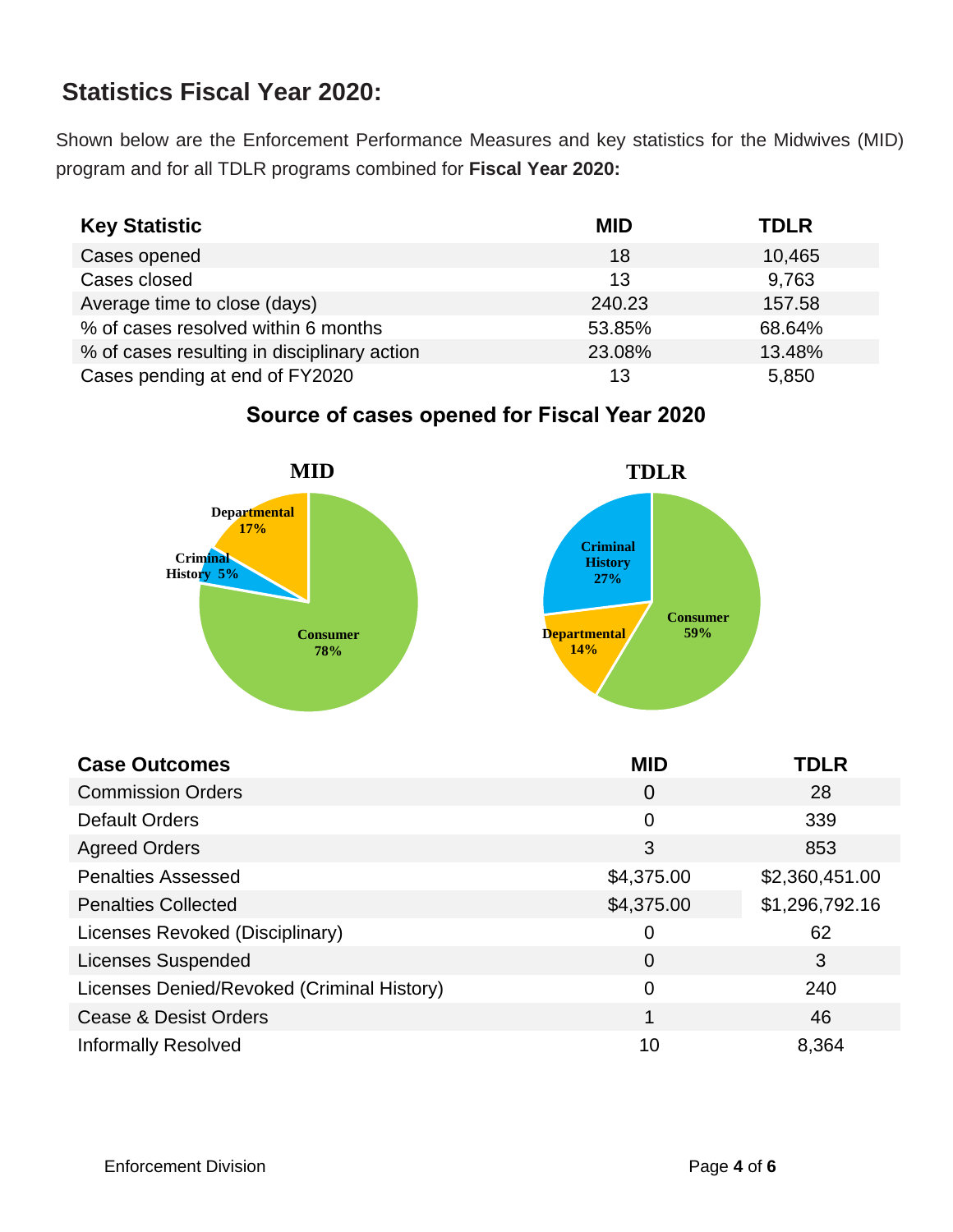## **MID Alleged Violations at Opening for Fiscal Year 2020**

| <b>Alleged Violation:</b>                    | Count         |
|----------------------------------------------|---------------|
| Lack of personal or professional character   | 9             |
| <b>Failed to assess</b>                      | 4             |
| Unlicensed                                   | 3             |
| Lacks honesty, trustworthiness and integrity | $\mathcal{P}$ |
| Failed to submit records/investigation       | 2             |
| No, incomplete or wrong protocols            | 2             |
| <b>Criminal History</b>                      |               |
| Failed to provide information to client      |               |
| Unsafe or unclean environment                |               |
|                                              |               |

## **MID Violations Resulting in Disciplinary Action for Fiscal Year 2020**

| <b>Violation:</b>                 | Count |
|-----------------------------------|-------|
| No, incomplete or wrong protocols |       |
| <b>Referral violation</b>         |       |
| <b>Transfer violation</b>         |       |
| Unlicensed                        |       |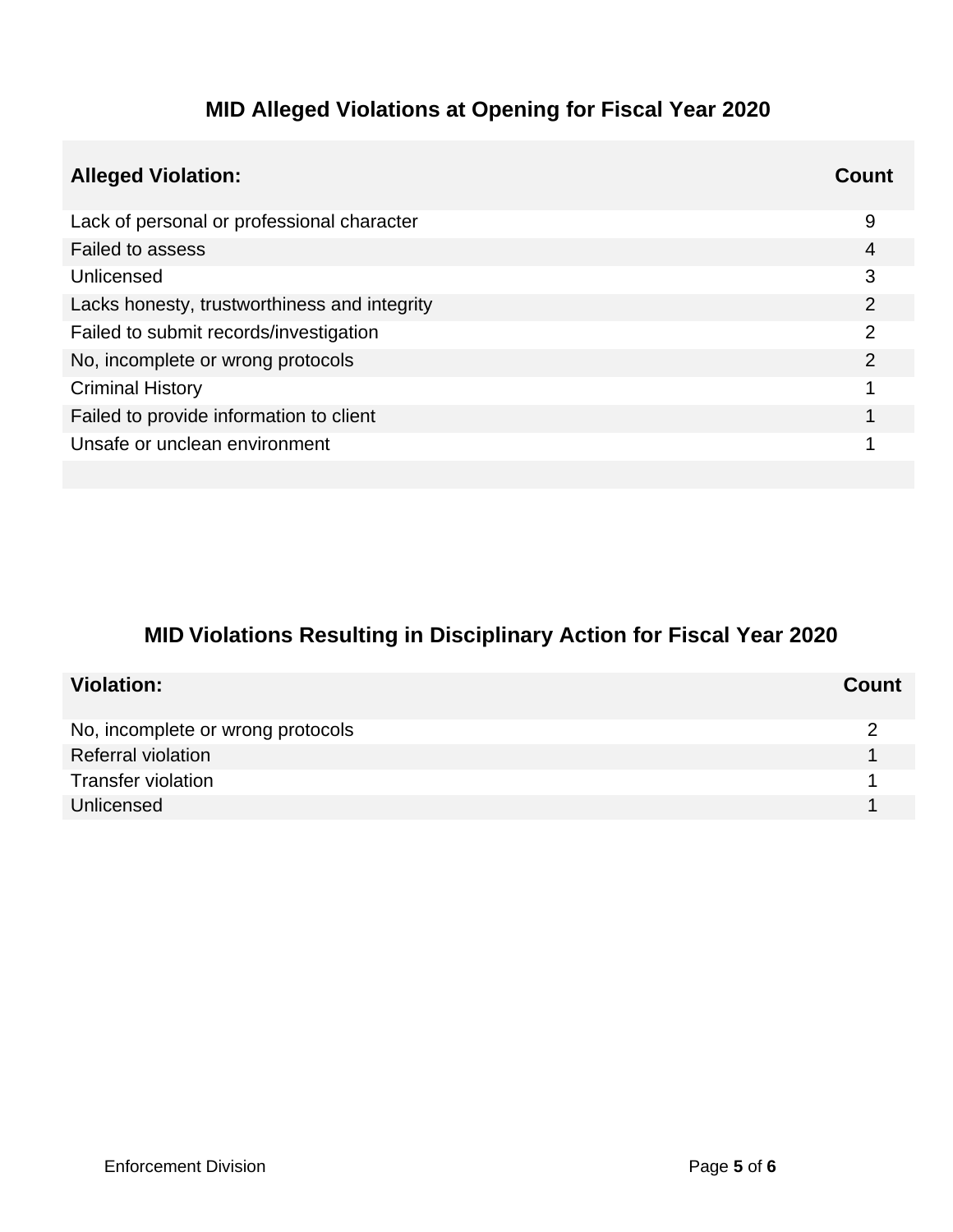## **Case Highlights**

#### **MID20190002364, Linda Turner:**

On December 22, 2020, the Commission issued a final order revoking Respondent Linda Turner's Midwife license and imposing a \$10,000 fine. The Commission found that Respondent had used a mechanical device to advance labor and failed to issue an emergency transfer when required by the mother's Group B strep infection and Intrahepatic Cholestasis of Pregnancy, ("ICP"). The baby died shortly after birth as a result of a massive Strep B infection.

#### **MID20200007368, Leah Hernandez:**

On September 1, 2020, Executive Director Brian Francis signed a Default Order imposing a \$3,500 penalty on Respondent for practicing midwifery when her license was expired.

#### **MID20200003814, Hannah Davis**

On August 28, 2020, the Executive Director signed an Agreed Order imposing a \$3,000 fine on Respondent for failing to recommend referral and transfer when there was a condition that could adversely affect the mother or fetus. Respondent failed to order a test for Intrahepatic Cholestasis of Pregnancy when the pregnant client had symptoms of this condition and failed to perform standard tests when the mother later complained of decreased fetal movement. The baby was stillborn. Respondent paid the penalty in full.

#### **MID20180002983, Patricia Ghaly**

On January 16, 2020, the Executive Director signed an Agreed Order imposing a \$1,500 fine for failing to keep accurate and legible records of midwifery care. Respondent has paid the penalty in full.

#### **MID20190001413, Elizabeth Overton.**

On March 24, 2020, the Executive Director signed an Agreed Order imposing a \$1,000 fine on the Respondent for failing to keep accurate and legible records of midwifery care. Respondent has paid the penalty in full.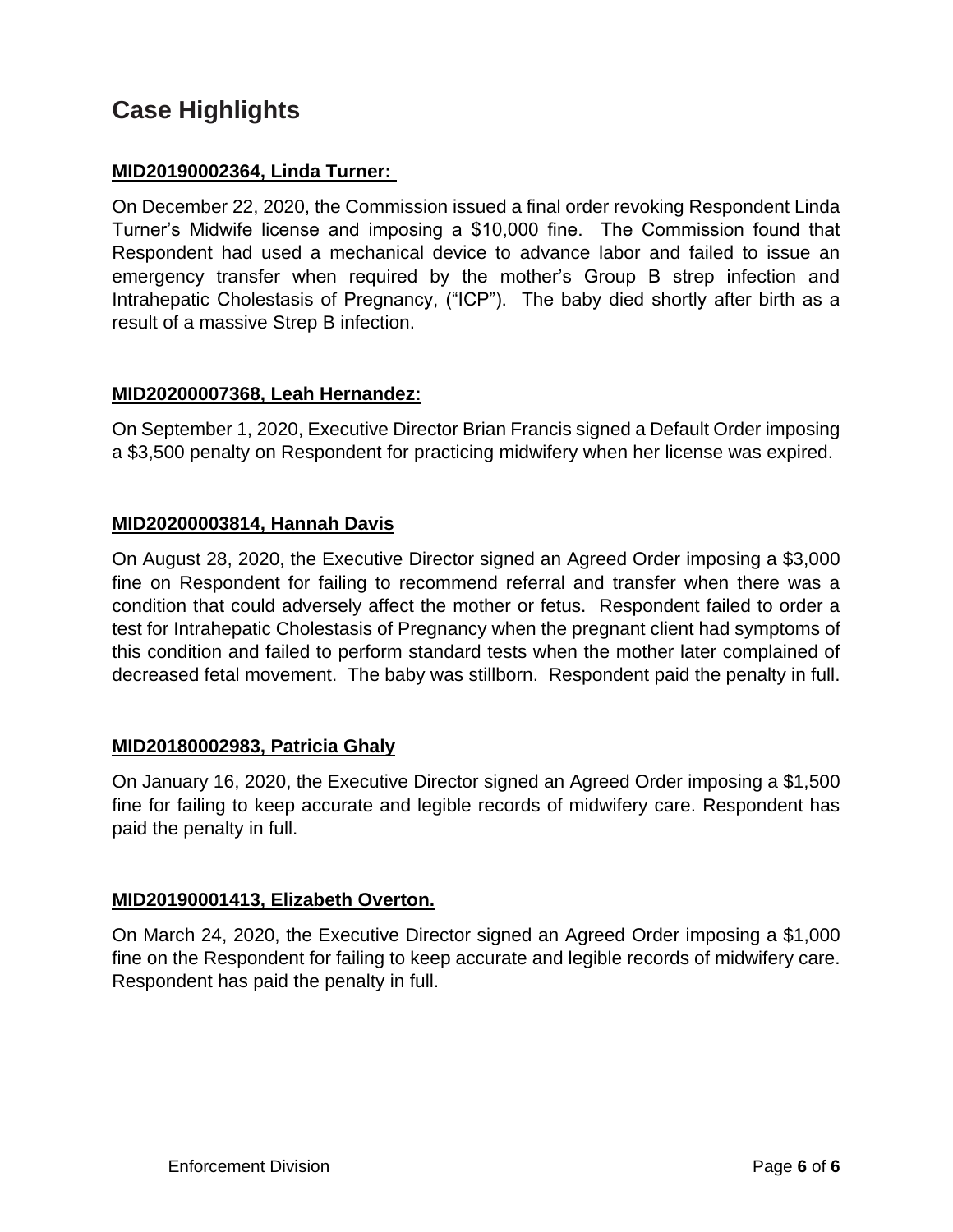

## Education and Examination Division Staff Report for the Midwives Advisory Board August 24, 2021

## **Statistics**

Because Midwives take a Written National Examination, we will not have those statistics, we will have the number of Jurisprudence Examinations taken by month.

| 2021<br><b>EV</b> | <b>SEP</b> | OCT | <b>NOV</b> | Q1 | <b>DEC</b> | JAN, | <b>FEB</b> | Q2 | <b>MAR</b> | <b>APR</b> | <b>MAY</b> | Q3        | <b>JUN</b> | <b>JUL</b> | <b>AUG</b> | Q <sub>4</sub> |    |
|-------------------|------------|-----|------------|----|------------|------|------------|----|------------|------------|------------|-----------|------------|------------|------------|----------------|----|
| <b>Completed</b>  |            |     |            |    |            | 47   | 36         | 60 | 13         |            |            | no.<br>40 | ⌒          |            |            |                |    |
| <b>FY 2020</b>    | <b>SEP</b> | OCT | <b>NOV</b> | Q1 | <b>DEC</b> | JAN, | <b>FEB</b> | Q2 | <b>MAR</b> | <b>APR</b> | <b>MAY</b> | റാ<br>u.o | JUN        | <b>JUL</b> | <b>AUG</b> | Q <sub>4</sub> |    |
| <b>Completed</b>  |            |     |            |    |            | 47   | 36         | 56 | 15         | ⌒          |            | クク        |            |            |            |                | 91 |

#### **Jurisprudence Examinations**  (As of June 30, 2021)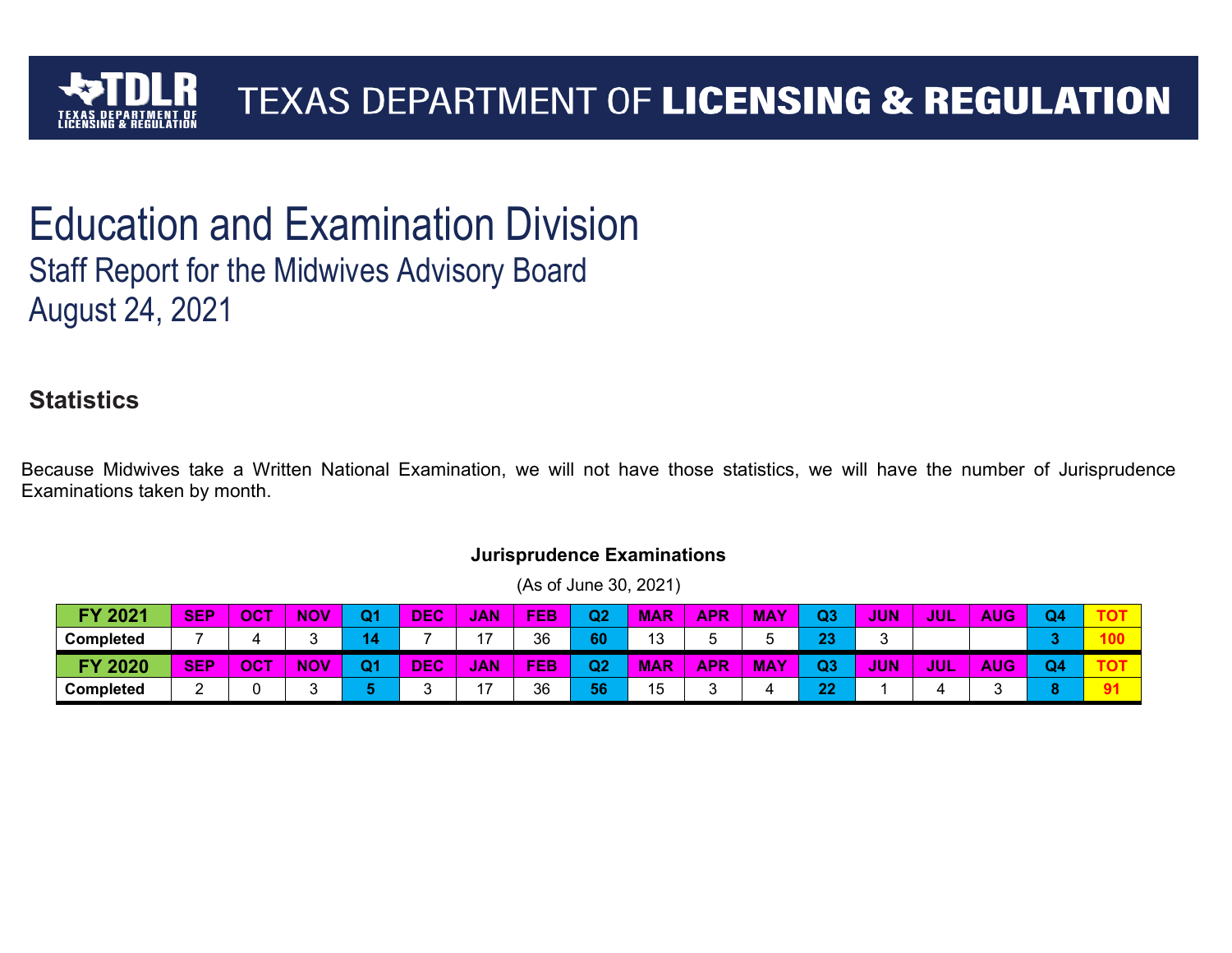#### **Midwife School Curriculum**

(As of June 30, 2021)

| FY 2021                        | 喦<br>$\boldsymbol{\omega}$       | . .<br>ပ္ပ            | ><br>ĝ              | မြ | DEC | $\mathbf{\tilde{z}}$<br>- | $\mathbf m$<br>ш<br>w | <sup>2</sup> | Œ<br>$\frac{4}{5}$ | $\mathbf{R}$<br>k | י<ו<br>$\tilde{\mathbf{z}}$ | <b>a</b>  | z<br>-<br>–<br>-                        | $\sim$<br>-<br>$=$                        | $\mathbf{C}$                    | đ            |  |
|--------------------------------|----------------------------------|-----------------------|---------------------|----|-----|---------------------------|-----------------------|--------------|--------------------|-------------------|-----------------------------|-----------|-----------------------------------------|-------------------------------------------|---------------------------------|--------------|--|
| <b>New Curriculum Approved</b> |                                  |                       | 0                   | 0  |     |                           |                       | $\bf{0}$     |                    |                   |                             | 0         |                                         |                                           |                                 | O            |  |
| <b>Total Curriculum Count</b>  | ◠                                | ⌒                     | 3                   |    | 3   |                           |                       | 3            | 3                  | 3                 | ົ                           | $\bullet$ | າ<br>$\mathbf{r}$                       |                                           |                                 | ۰            |  |
|                                |                                  |                       |                     |    |     |                           |                       |              |                    |                   |                             |           |                                         |                                           |                                 |              |  |
| FY 2020                        | p.<br>ш<br>$\boldsymbol{\omega}$ | _<br>$\mathbf C$<br>Ō | 2.<br>$\frac{1}{2}$ | မြ | DEC | E)<br>-                   | $\mathbf{m}$<br>L.    | <sup>2</sup> | <b>MAR</b>         | <b>APR</b>        | ≻<br>$\tilde{\mathbf{z}}$   | <b>a</b>  | z<br>-<br>-<br>$\overline{\phantom{a}}$ | $\sim$<br>$\overline{\phantom{a}}$<br>$=$ | $\mathbf 0$<br>-<br>$\sim$<br>๔ | $\mathbf{a}$ |  |
| <b>New Curriculum Approved</b> |                                  |                       | 0                   | 0  |     |                           |                       | $\bf{0}$     | ◠                  |                   |                             | 0         |                                         |                                           |                                 | 0            |  |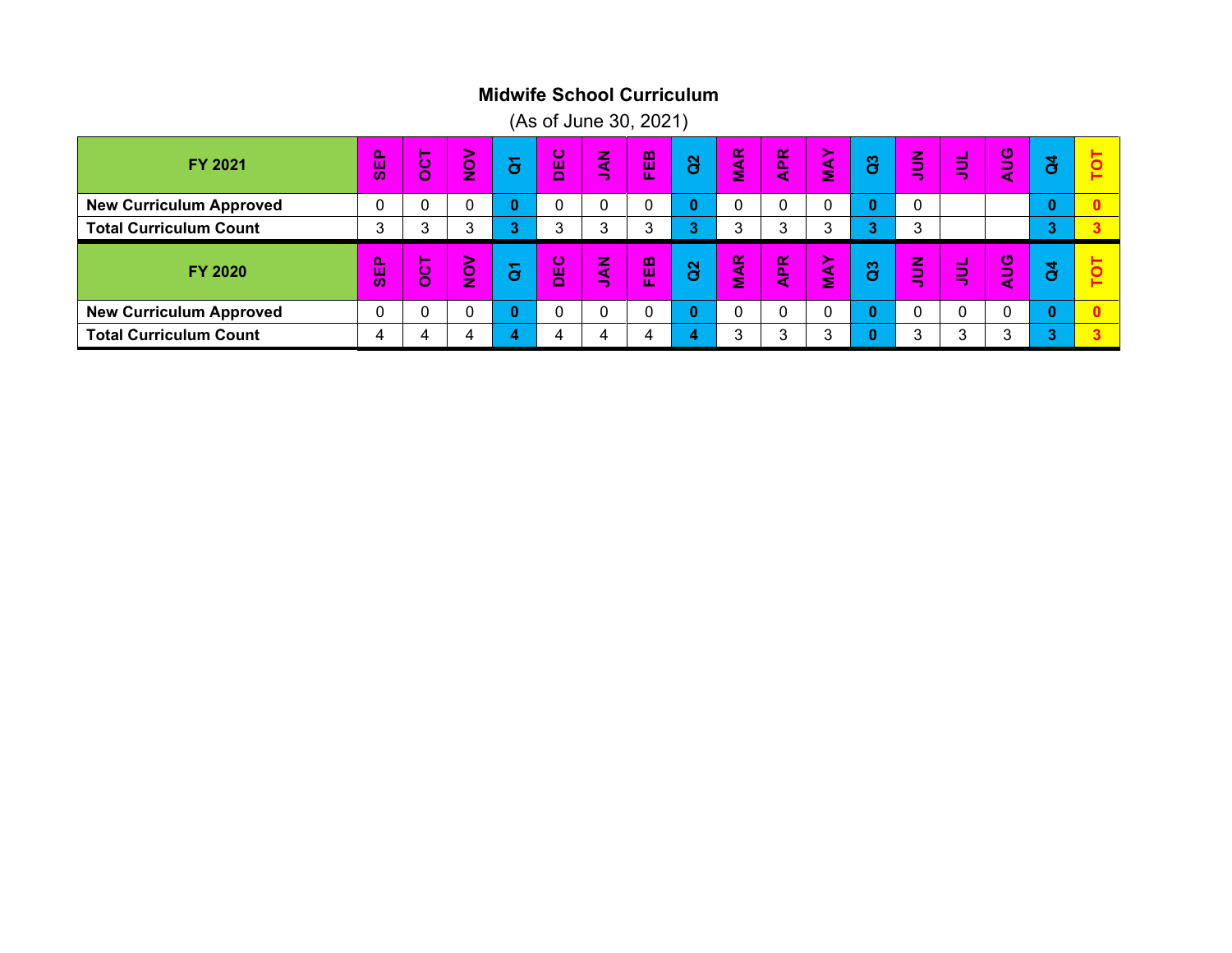## Regulatory Program Management Staff Report for the Midwives Advisory Board August 24, 2021

## **Personnel Updates**

The Medical and Health Professions Section has two new staff members. Angela Sanders and Shawn O'Neal joined our section on February 1, 2021. Angela has worked for TDLR since 2017 and Shawn has been with TDLR since 2005. We are happy to welcome them to our team and look forward to working with them.

## **Current Projects**

The TDLR Health Occupations Annual Report was submitted to the Chairs of the House Licensing and Administrative Procedures Committee, House Public Health Committee, Senate Business and Commerce Committee and Senate Health and Human Services Committee on Feb 1. The report is statutorily required and contains programmatic license and complaint data. The report was emailed to advisory board members earlier in February. It is also available on the TDLR webpage under Agency Reports.

Staff have been working on rule review projects for six of the Medical and Health Profession programs. Program rule reviews occur every four years.

Staff have been working on bill implementation teams to implement statutory changes from the  $87<sup>th</sup>$ Regular Legislative Session.

Staff have been assisting TDLR's Office of General Counsel with emergency draft rules related to emergency waivers granted by the Office of the Governor.

Staff have been involved in the development of the new Texas Licensing System.

MHP staff, Stewart Myrick and Steve Uecker, continue to work with the Texas Division of Emergency Management's State Operations Center as TDLR liaisons and health professions subject matter experts in support of the state's COVID-19 pandemic response. These duties are being performed remotely.

### **Outreach**

TDLR staff held the fourth Midwives Educational Summit virtually on November 6, which was attended by over 130 people (the largest attendance yet).

RPM staff will be attending the Association of Texas Midwives Conference in San Antonio November 5-6.

TDLR will host the fifth Midwives Educational Summit virtually on December 10, 2021.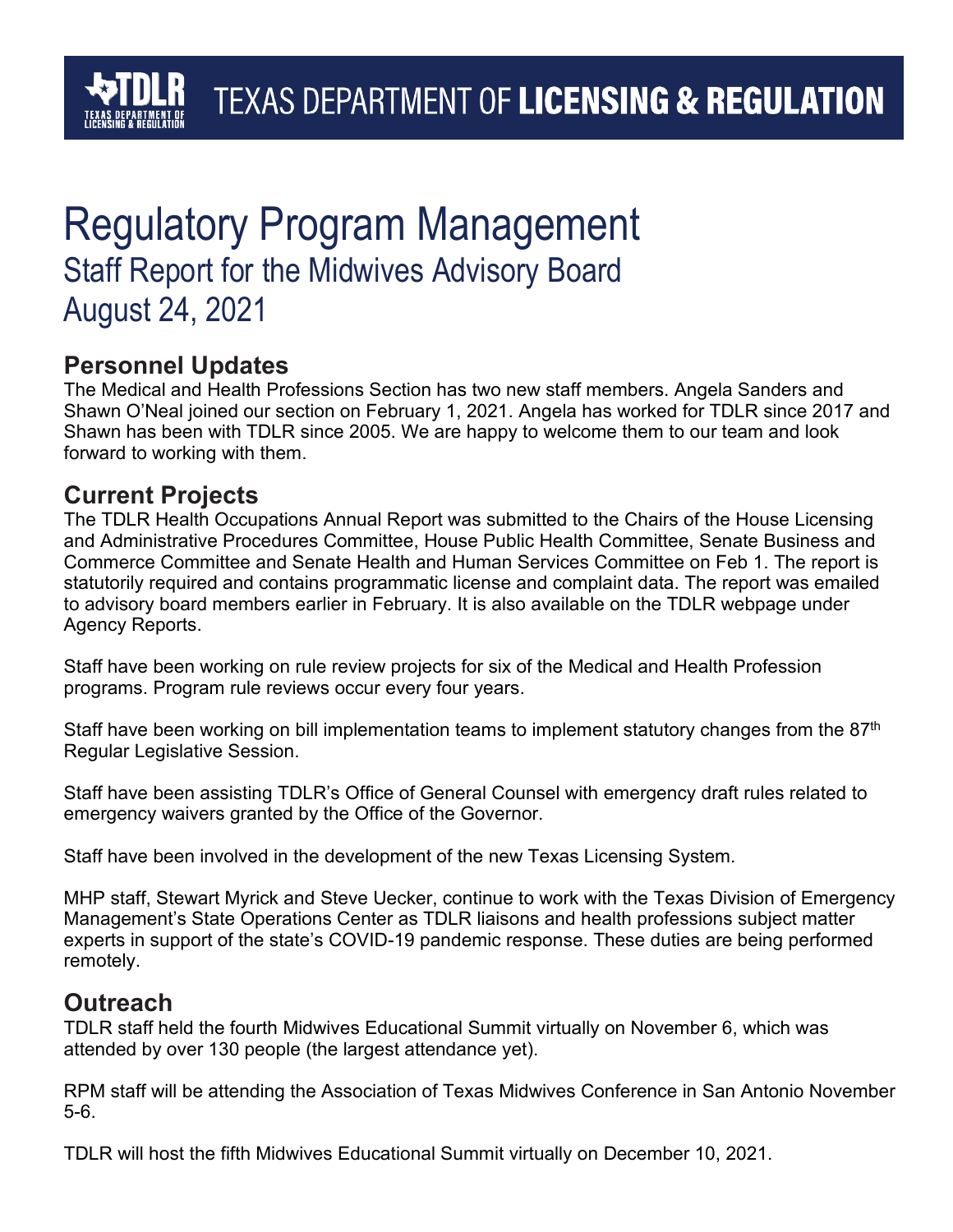## **TEXAS DEPARTMENT OF LICENSING & REGULATION**

## FIELD INSPECTIONS DIVISION Staff Report for the Midwives Advisory Board August 24, 2021

### **Personnel Updates**

Since the Midwives Advisory Board last met, the following personnel changes have occurred:

We welcomed our new Lead Facilitator Colleen Cloudy on February 3, 2020.

Tanya Gauthreaux, who was the long serving director of Field Inspections, retired effective October 30, 2020. Tanya began her career with TDLR 36 years ago as a part-time employee while attending the University of Texas here in Austin. Since then, Tanya has moved up the ranks within the agency. Congratulations on your retirement, Tanya!

Inspector Ramon Rodriguez accepted the Inspector V position for the East Region, effective November 1, 2020. Congratulations, Ramon!

Congratulations to Eric Beverly, who accepted the position as the new Director of the Field Inspections division. Eric comes from TDLR's Office of Strategic Communication where he served as Senior Government Relations Officer. Eric joined the Field Inspections division on February 1, 2021.

Effective February 1, 2021, Angela Sanders and Shawn O'Neal moved to the Regulatory Program Management (RPM) Health Professions team. Angela is the lead for the Style and Wellness Team; Shawn is the Senior Program Specialist for the Style and Wellness Team. Congratulations to you both!

Field Inspections has posted two positions: 1) a Liaison; and 2) a Field Inspector in the East Region. Both positions are open until filled.